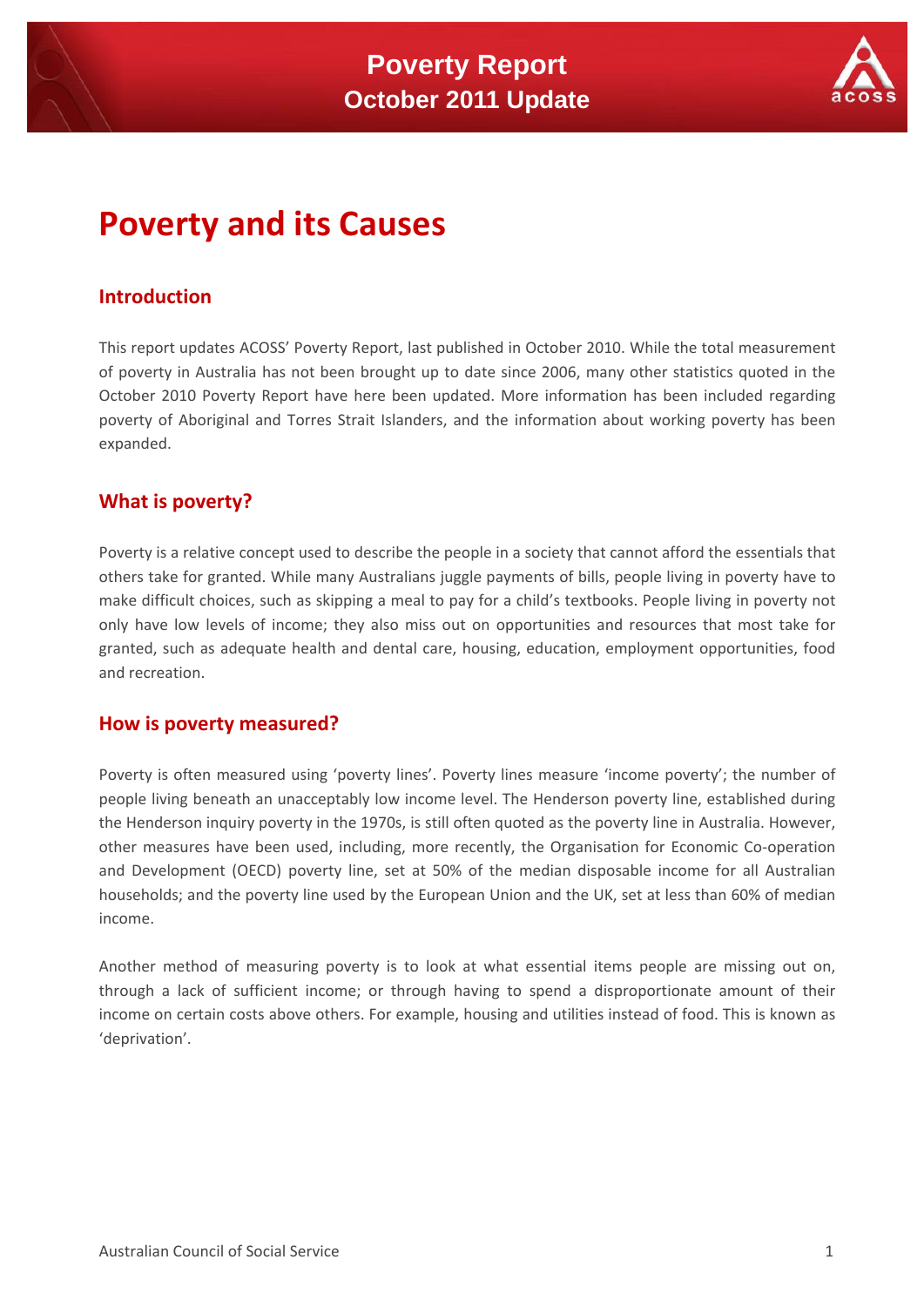

## **Who lives in poverty?**

Past research commissioned by ACOSS and conducted by the Social Policy Research Centre at the University of NSW in 2007 estimated that the number of Australians living in poverty has increased. Approximately 2.2 million people, or 11% of Australians lived in poverty in 2006 – the latest date for which statistics are available - compared with 10% in 2004 and 8% in 1994. These figures were determined using the OECD's measure of 50% of median income poverty line, a stringent one by international standards. Using the measure of poverty that is currently used by the European Union and the UK (less than 60% of median income), the number of Australians living in poverty would nearly double to 3.8 million, or 19% of the 2006 population. These poverty lines are shown in Table 3. By way of illustration, 50% of median income poverty for a single adult in 2006 was \$281 and 60% of median income poverty was \$337.

The Household, Income and Labour Dynamics in Australia (HILDA) Survey is a nationally representative panel study of Australian households that seeks to provide longitudinal data on the lives of Australian residents. It has been running since 2001, and data is available between 2001 and 2008. Based on this survey, 35% of the Australian population has been in poverty (50% of median income poverty line) at some stage during the period 2001-2008. Of these, 46% were in poverty for one year only, and a further 20% were in poverty for two of the eight years.<sup>1</sup>

Child poverty is of particular concern. According to the Social Policy Research Centre, 12 per cent of Australian children ‐ over 500,000 – in 2006 lived in households with equivalent income less than 50 per cent of the median.<sup>2</sup> UNICEF points out that countries which spend more on social security payments have lower child poverty rates.<sup>3</sup> Yet Australia spends much less (4.3% in 2007) than the OECD average (6.4% in 2007) on income support as a proportion of GDP. $4$ 

Other groups of people in Australian society are also at high risk of income poverty. As can be seen in Table 1, the groups most experiencing income poverty are single people over the age of 65, 47% of whom were living under the poverty line in 2006; and unemployed people, 45% of whom were living under the poverty line in 2006 (using the 50% of median income poverty line). It is likely that poverty among age pensioners has declined since 2009, when the single rate of pension was increased by \$32 a week. However, payments for unemployed and sole parents were not increased at this time (see below).

 $1$  Melbourne Institute of Applied Economic and Social Research, University of Melbourne 2011: Families, Income and Jobs, Volume 6. A statistical Report on Waves 1 to 8 of the Household, Income and Labour Dynamics in Australia Survey. Melbourne.<br><sup>2</sup> ACOSS 2008: Poverty in Australia, update on those affected at www.acoss.org.au<br><sup>3</sup> UNICEF Inno

Card 7. Available: http://www.unicef-irc.org/publications/pdf/rc7\_eng.pdf <sup>4</sup> OECD 2011: OECD.StatExtracts stats.oecd.org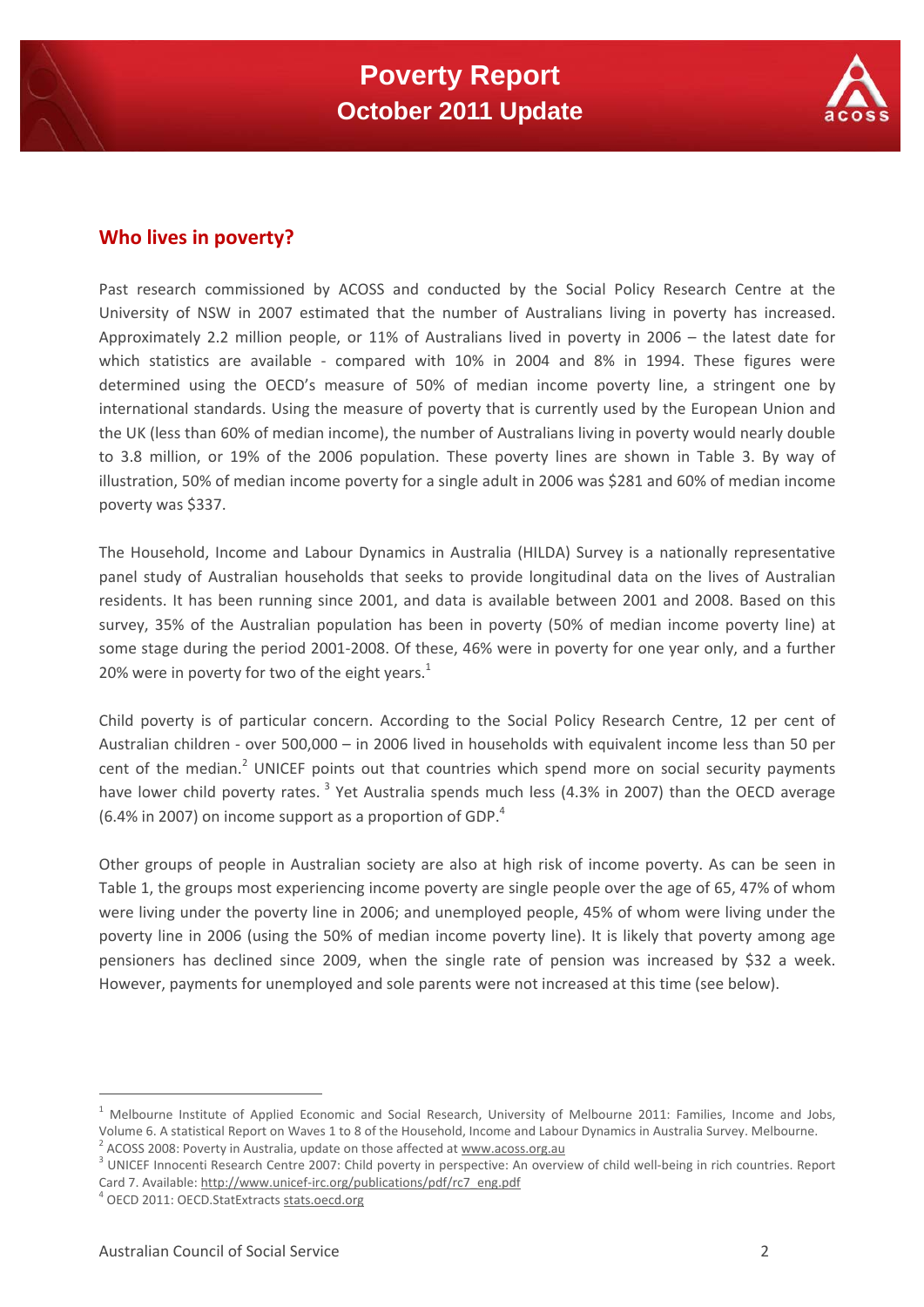

#### **Table 1: Estimated percentage of each group living below poverty lines (2006)**

| <b>Family type</b>   | 50% of median income | 60% of median income |
|----------------------|----------------------|----------------------|
|                      | poverty line         | poverty line         |
| Single person adult  | 25%                  | 30%                  |
| Couple, no children  | 7%                   | 11%                  |
| Single person, 64+   | 47%                  | 66%                  |
| Couple, 64+          | 18%                  | 44%                  |
| Couple with children | 7%                   | 12%                  |
| Lone parent families | 16%                  | 33%                  |
| Unemployed people    | 45%                  | 65%                  |
| All                  | 11%                  | 19%                  |

SOURCE: ACOSS 2008, Poverty in Australia, update on those affected. Available: www.acoss.org.au. For more detailed information see Saunders, Peter; Hill, Trish; and Bradbury, Bruce (2008): Poverty in Australia, Sensitivity Analysis and Recent Trends. SPRC Report 4/08, Social Policy Research Centre.

Most households living below poverty lines are jobless. In 2006:

- 74% of those below the 50% of median income poverty line were from jobless households and 40% of people in jobless households lived below this poverty line;
- 69% of those below the 60% of median income poverty line were from jobless households and 66% of people in jobless households lived below this poverty line.

Australia has an above average proportion of people of workforce age living in jobless households<sup>5</sup>.

#### **Indigenous Australians**

Indigenous Australians are especially vulnerable to poverty. Comparisons show that:

- Australia has a wider gap in life expectancy  $-$  11.5 years for males and 9.7 years for females - between Indigenous and non-Indigenous population compared with New Zealand or Canada.
- This gap in life expectancy is larger than the national average in the Northern Territory 14.2 years for males and 11.9 years for females ‐ and Western Australia – 14.0 years for males and 12.5 years for females.
- The median income of Indigenous households in 2006 was 65% of non‐indigenous households<sup>6</sup>.
- In 2008, 47% of Indigenous people over the age of 14 lived in a household where they would not be able to raise \$2,000 within a week in an emergency, compared with 13% of non-Indigenous households in 2006 (over the age of 18 only).<sup>7</sup>

<sup>5</sup> OECD Factbook 2010: Economic, Environmental and Social OECD 2010

<sup>6</sup> ABS 2008: Deaths, Australia, 2008. Cat no 3302.0. Available:

http://www.abs.gov.au/ausstats/abs@.nsf/Products/EE25F26DFB274FCCCA2576780025B39B?opendocument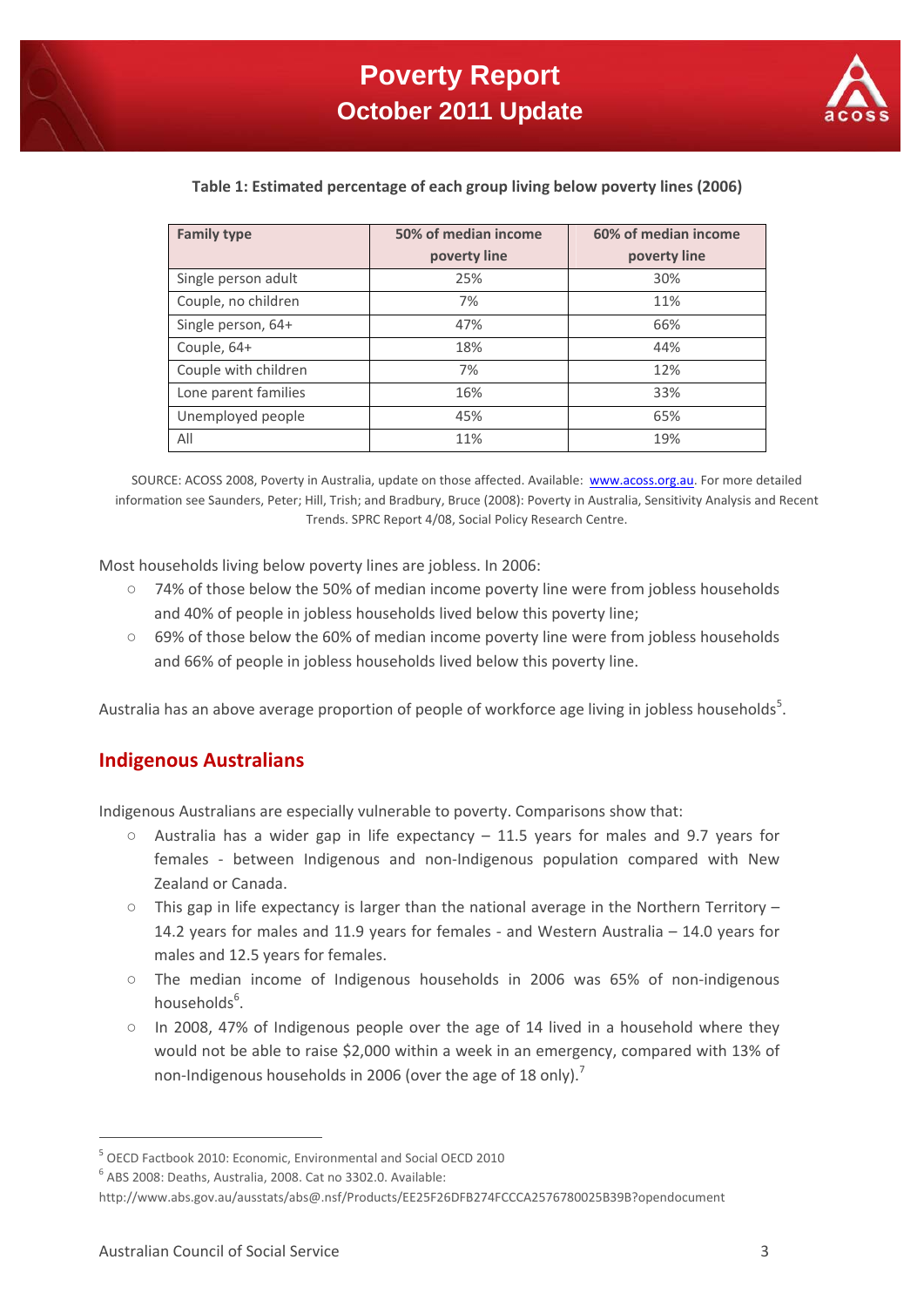

- In 2008, 64% of Indigenous people in remote areas lived in households unable to raise \$2,000 within a week in an emergency, compared with 40% of people living in major cities or 43% of people in regional areas.
- 28% of Indigenous people surveyed by the ABS in 2008 lived in households where members had run out of money for basic living expenses in the 12 months before the interview.
- The unemployment rate for Indigenous people in 2008 was 16.6%, while in the general population it was 5.0%.<sup>8</sup>
- The Indigenous employment participation rate is different in certain states and territories. In 2008, the highest rate was in the Australian Capital Territory (78%) and the lowest rates were in New South Wales and the Northern Territory (57% and 59% respectively).
- Indigenous people are over-represented clients of homelessness services; in 2009-10, Indigenous people represented 18% of homelessness clients.<sup>9</sup>

## **Working Poor**

An increasing number of Australian households live in income poverty while at least one member of that household is in paid employment. This is known as 'working poor'. There were approximately 389,600 Australians living in these conditions in 2005‐06, an increase of 9.4% since 2003. 59% of working poor households are couples with children. While some of these households had a member working full‐time, most have only part‐time employment.

ABS figures show that the proportion in the total workforce of part-time employees is now 37%; and the proportion of casual employees is 21%. 18% of these are casual part-time employees and 3% casual fulltime employees.<sup>10</sup> The Workplace Research Centre at the University of Sydney estimates that up to 40% of the entire workforce works either on a casual or a contract basis, or in some other insecure form of employment.

The minimum wage, along with Family Tax Benefits, plays a vital role in protecting low‐paid workers from poverty. In October 2011, this was just \$589.30 a week for a full time worker.<sup>11</sup> Low-paid workers tend to come from certain service industries. In 2006, workers who were low-paid included: 57% of workers in the hospitality industry; 56% of retail workers; 45% of workers in cultural and recreational services; and 35% of workers in health and community services.<sup>12</sup>

<u> 1989 - Andrea Santa Andrea Santa Andrea Andrea Santa Andrea Andrea Andrea Andrea Andrea Andrea Andrea Andrea</u>

<sup>7</sup> ABS 2008: National Aboriginal and Torres Strait Islander Social Survey, 2008. Available:

http://www.abs.gov.au/AUSSTATS/abs@.nsf/Latestproducts/4714.0Main%20Features112008?opendocument&tabname=Summ ary&prodno=4714.0&issue=2008&num=&view=

<sup>8</sup> *Ibid*

<sup>&</sup>lt;sup>9</sup> Shelter NSW 2011: Housing Australia Factsheet: A quick guide to housing facts and figures. National Shelter.

<sup>10</sup> Australian Bureau of Statistics 2010: Employee Earnings and Hours, cat no 6306.0. Available:

http://www.ausstats.abs.gov.au/ausstats/subscriber.nsf/0/B3494FC716887B12CA257823001546DC/\$File/63060\_may%202010.p df

<sup>11</sup> Fair Work Australia website: http://www.fwa.gov.au

<sup>&</sup>lt;sup>12</sup> Buchanan, John 2006: Low-paid Employment: A Brief Statistical Profile. Workplace Research Centre, University of Sydney.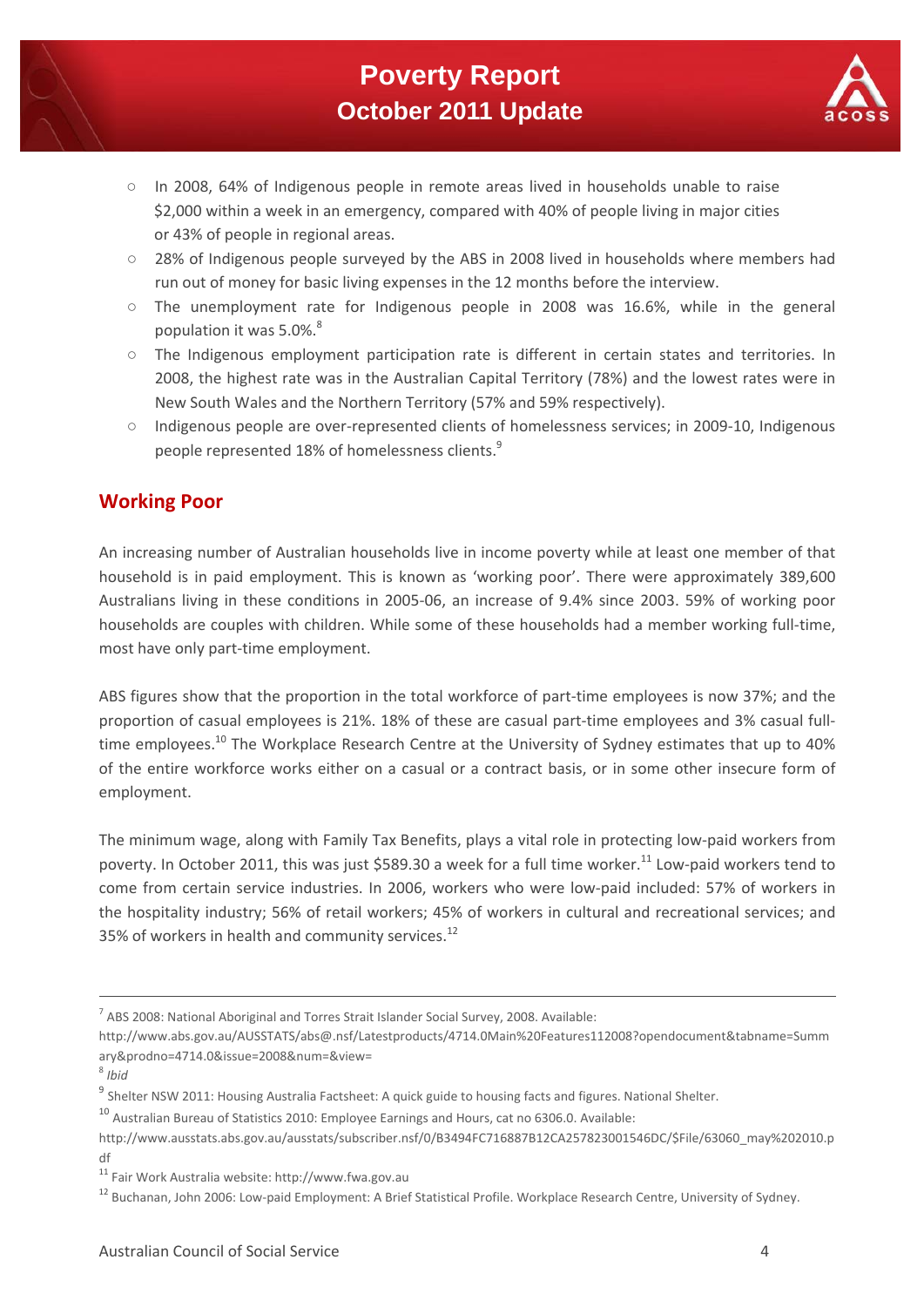

## **Deprivation**

Poverty means more than simply a lack of sufficient income. Other measures reveal different groups of people living in poverty. One of these measures is deprivation, where people are asked whether they can afford items which most people regard as essentials of life. In 2006 the Social Policy Research Centre (SPRC) described as 'multiple deprivation' the lack of at least three out of 20 essential items. The SPRC surveyed people on what they regarded as essential items, asked them whether they had these items, and, if not, whether it was because they could not afford them. Twenty items were regarded as essential by over 50% of survey respondents, including:

- a decent and secure home;
- a substantial meal at least once a day;
- up to \$500 in emergency savings;
- dental treatment; and
- heating in at least one room of the house.

Using this measure, 19% of the survey group were considered to be experiencing multiple deprivation.

| <b>Family Type</b>   | % Deprived |
|----------------------|------------|
| Single person adult  | 29%        |
| Couple, no children  | 11%        |
| Single person, 64+   | 19%        |
| Couple, 64+          | 8%         |
| Couple with children | 18%        |
| Lone parent families | 49%        |
| Unemployed people    | 54%        |
| All                  | 19%        |

#### **Table 2: Estimated percentage of each group living with multiple deprivation (2006)**

SOURCE: Davidson, Peter (2008): Who is missing out? Hardship among low income Australians. ACOSS Info paper. Data drawn from Peter Saunders, Yuvisthi Naidoo and Megan Griffiths (2007) Towards New Indicators of Disadvantage: Deprivation and Social Exclusion in Australia.

Multiple disadvantage and income poverty affect different population groups in markedly different ways. For instance, while the rate of income poverty among single people over 64 is approximately 47%, multiple deprivation among single people over 64 is only 19%. One of the main reasons for this difference between income poverty and multiple deprivation is housing costs. For example, 86% of couples over the age of 64 own their house outright, as do 69% of single people over 64, so they do not have to spend a large portion of their income on housing costs. The rate of multiple deprivation for those over the age of 64 was 19% for singles and 8% for couples. This increased to 39% for those in rented housing. Other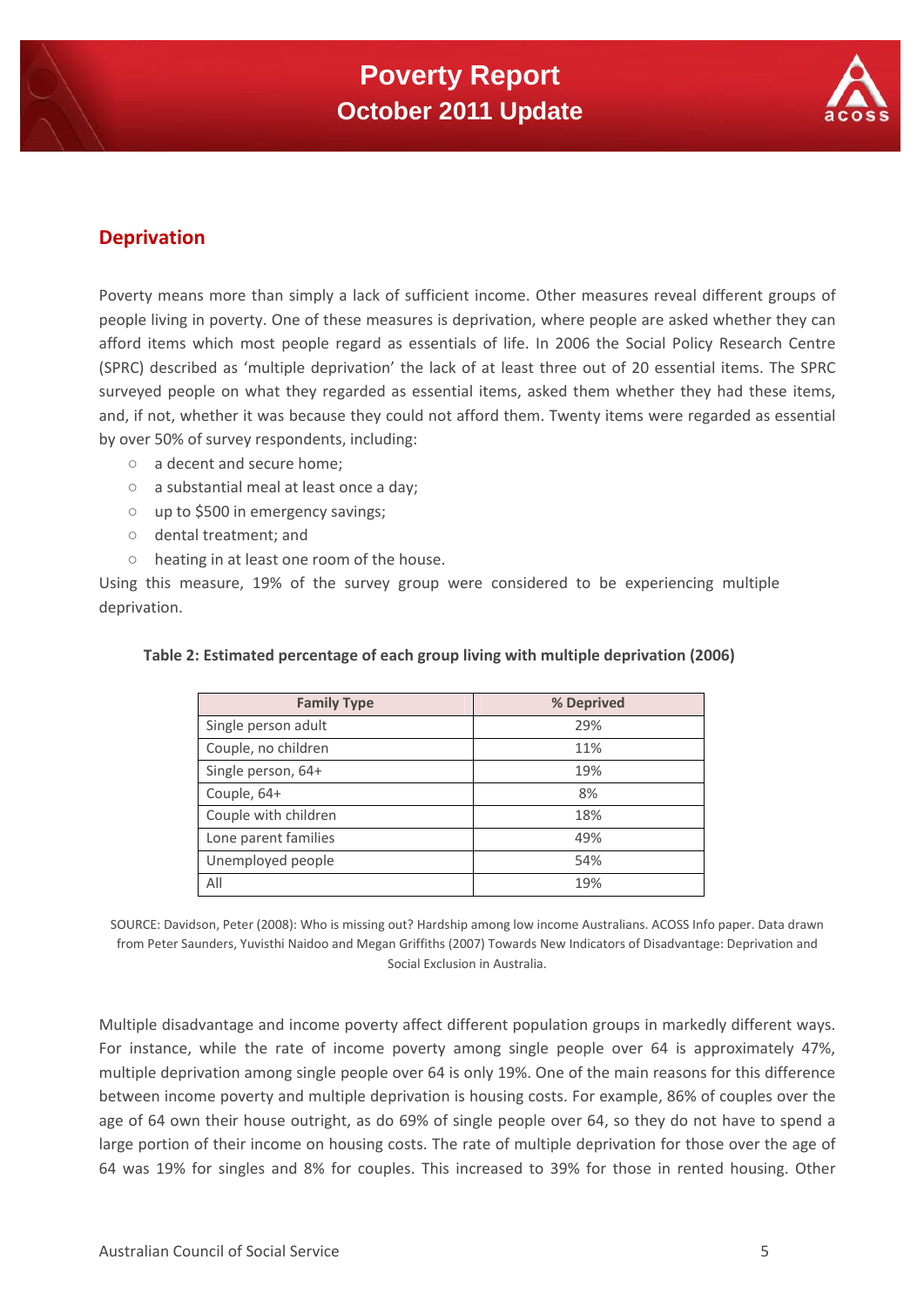

reasons for different rates of income poverty and multiple deprivation include asset holdings, such as superannuation, and support from other family members.

The biggest difference between the rates of income poverty and of multiple deprivation are for lone parent families. Under the 50% median income poverty line, 16.4% of lone parent families in 2006 were living in income poverty. However, in the same period, 49% of lone parent families experienced multiple deprivation. This, once again, is partly due to the high costs of housing, as the majority of sole parent families rent their accommodation. Unemployed households have high rates of both poverty and deprivation.

## **Underemployment**

Recent figures show that, between August 2008 and August 2011, the number of Australians working fulltime increased by 2.7%, from 7.827 million to 8.041 million. However, during the same period, the number of part-time jobs increased from 3.083 million to 3.399 million, an increase of 9.3%, as employers cut working hours or replaced full-time employees with part-time employees.  $^{13}$ 

The official unemployment rate rose from 4.3% in August 2008 to 5.8% in September 2009, and then decreased to 5.1% by August 2011. The main reason for this was the modest impact of the GFC in Australia, which owed much to the Government's well timed stimulus measures. However another reason for the modest rise in the unemployment rate was that, for the purpose of data collection, people were considered employed if they work just one hour per week.

The official unemployment rate neglects two groups: the unemployed and underemployed people, hidden unemployed people who would be in the labour force if there was full employment. These people have become discouraged in their search for work and have dropped out of the labour market, or would be looking for work if they considered their chances of gaining employment were realistic. Underemployed people are those who are counted as employed, but would prefer to work more hours. In August 2011, there were 620,300 people who wanted to work but were not employed. At the same time, there were 843,500 workers  $-$  7.0% of the workforce – who were underemployed.<sup>14</sup>

## **Financial Stress**

The recently released ABS Household Expenditure Survey 2009‐10 provided an analysis of financial stress experienced by households within the last year, divided into households dependent upon government pensions and allowances and those which are not. The survey found that 48.3% of households dependent upon government pensions and allowances as their main source of income had experienced three or more indicators of financial stress within the past 12 months. This compared with 10.5% of households who were not receiving government pensions and allowances; and 23.9% of total households.

<sup>13</sup> Australian Bureau of Statistics 2011: Labour Force, Australia, Aug 2011, cat no: 6202.0. Available:

http://www.abs.gov.au/AUSSTATS/abs@.nsf/DetailsPage/6202.0Aug%202011?OpenDocument <sup>14</sup> *Ibid*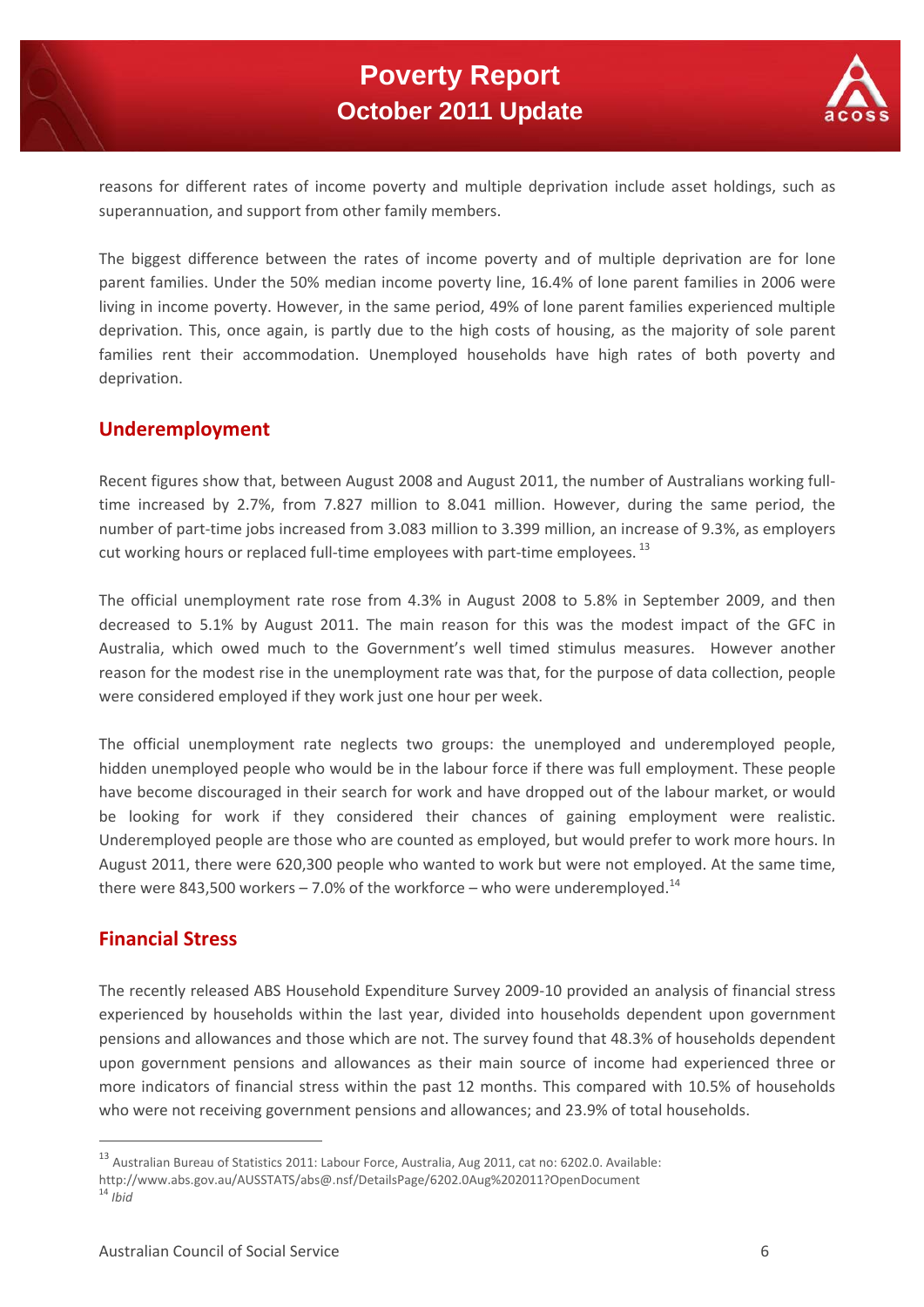

Reproduced below is the table from the Household Expenditure Survey which outlines the financial stress indicators. These findings reinforce the message from other deprivation research and community agencies that unemployed and sole parent households on income support are hugely disadvantaged. For example, 79% and 77% respectively had three or more financial stress indicators, compared with 48% of all social security recipients – that is, 50% more likely to have three or more than three financial stress indicators.

|                                                                                        | <b>Payment type</b>                                                                      |            |         |         |         |       |  |
|----------------------------------------------------------------------------------------|------------------------------------------------------------------------------------------|------------|---------|---------|---------|-------|--|
|                                                                                        | Age                                                                                      | Disability | Unemp-  | Family  | Other   | Total |  |
|                                                                                        | pensions                                                                                 | & carer    | loyment | support |         |       |  |
|                                                                                        |                                                                                          |            | & study |         |         |       |  |
|                                                                                        | Number of indicators of financial stress experienced by households in the last 12 months |            |         |         |         |       |  |
| None                                                                                   | 53.6                                                                                     | 23.7       | $9.2*$  | 8.8     | 39.3    | 31.5  |  |
| One                                                                                    | 16.2                                                                                     | 11.7       | $6.5*$  | 6.7     | 18.4    | 12.2  |  |
| Two                                                                                    | 8.8                                                                                      | 7.6        | $5.5*$  | 7.4     | $9.6*$  | 8.0   |  |
| Three or more                                                                          | 21.4                                                                                     | 57.0       | 78.7    | 77.0    | 32.7    | 48.3  |  |
| Proportion of persons in household that experienced indicator in the last 12 months    |                                                                                          |            |         |         |         |       |  |
| Unable to raise \$2000 in a week for                                                   | 13.7                                                                                     | 45.0       | 56.8    | 57.0    | 19.8    | 34.5  |  |
| something important                                                                    |                                                                                          |            |         |         |         |       |  |
| Spent more money than received                                                         | 10.3                                                                                     | 20.3       | 36.7    | 31.2    | 19.5    | 21.6  |  |
| Could not pay electricity, gas or telephone                                            | 5.5                                                                                      | 24.9       | 40.0    | 43.4    | 12.9    | 23.6  |  |
| bills on time                                                                          |                                                                                          |            |         |         |         |       |  |
| Could not pay car registration or insurance                                            | $2.1*$                                                                                   | 7.8        | 15.0    | 15.8    | $6.8*$  | 8.6   |  |
| on time                                                                                |                                                                                          |            |         |         |         |       |  |
| Pawned or sold something                                                               | $0.6*$                                                                                   | 7.4        | $12.3*$ | 13.9    | $1.5*$  | 6.8   |  |
| Went without meals                                                                     | $0.9*$                                                                                   | 7.4        | $13.0*$ | 12.4    | $2.1*$  | 7.4   |  |
| Unable to heat home                                                                    | $1.8*$                                                                                   | 8.4        | $10.0*$ | 8.8     | $6.3**$ | 5.6   |  |
| Sought assistance from welfare/community                                               | $0.4*$                                                                                   | 9.0        | 14.1    | 16.9    | $4.0*$  | 8.8   |  |
| organisations                                                                          |                                                                                          |            |         |         |         |       |  |
| Sought financial help from friends or family                                           | $2.9*$                                                                                   | 16.9       | 27.0    | 30.0    | $7.9*$  | 15.6  |  |
| Could not afford holiday for at least one                                              | 28.0                                                                                     | 56.2       | 75.3    | 74.2    | 39.4    | 49.8  |  |
| week a year                                                                            |                                                                                          |            |         |         |         |       |  |
| Could not afford a night out once a<br>fortnight                                       | 25.3                                                                                     | 48.0       | 63.2    | 58.3    | 32.5    | 40.8  |  |
| Could not afford friends/family over for a                                             | 9.7                                                                                      | 19.8       | 34.7    | 28.2    | 9.5     | 19.3  |  |
| meal once a month                                                                      |                                                                                          |            |         |         |         |       |  |
| Could not afford a special meal once a week                                            | 17.1                                                                                     | 33.0       | 41.6    | 43.7    | 21.4    | 29.6  |  |
| Could only afford second hand clothes most                                             | 11.2                                                                                     | 33.0       | 46.1    | 45.7    | 15.2    | 27.8  |  |
| of the time                                                                            |                                                                                          |            |         |         |         |       |  |
| Could not afford leisure or hobby activities                                           | 12.9                                                                                     | 37.0       | 51.7    | 48.1    | 18.3    | 29.3  |  |
| * estimate has a relative standard error of 25% to 50% and should be used with caution |                                                                                          |            |         |         |         |       |  |

#### **Table 3: Financial Stress Indicators, main source of income social security, 2009‐10**

\*\* estimate has a relative standard error greater than 50% and is considered too unreliable for general use

SOURCE: ABS 2011: Household Expenditure Survey, Australia: Feature Article: Government Pension and Allowance Recipients. Cat no: 6530.0. Available: http://www.abs.gov.au/AUSSTATS/abs@.nsf/Latestproducts/6530.0Feature%20Article12009‐ 10?opendocument&tabname=Summary&prodno=6530.0&issue=2009‐10&num=&view=

п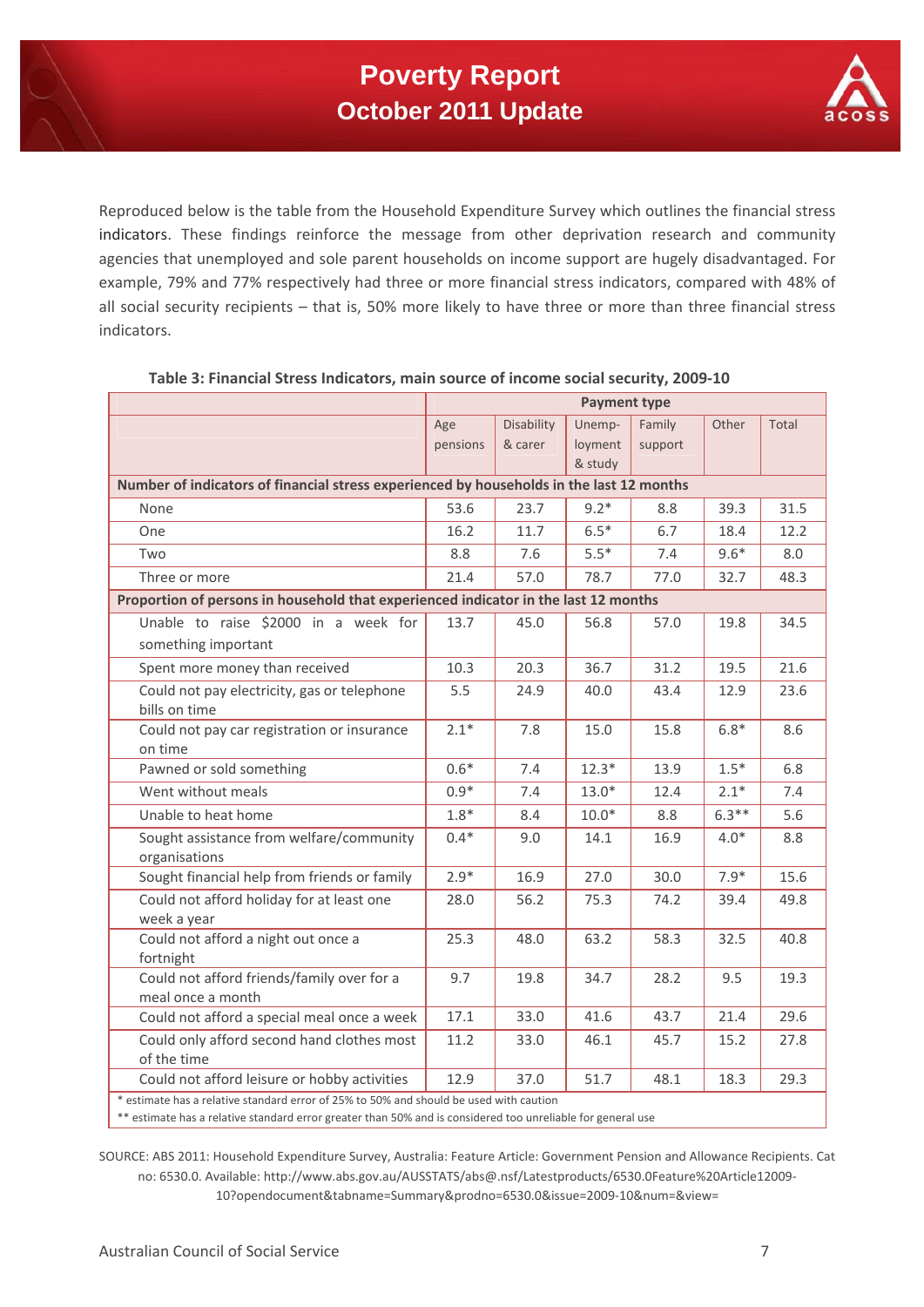

## **Five causes of poverty**

Poverty is not just caused by individual circumstances but by major inequalities built into the structure of Australian society. Some of the main causes of this inequality and poverty are access to work and income, education, housing, health and services.

#### **1. Work, income and wealth**

Despite unemployment rates declining officially, there are large numbers of people who are out of work or only have a few hours of work per week. They must rely mainly on social security payments for their income.

Statistics from the Department of Education, Employment and Workplace Relations show that, in August 2011:

- 547,029 people were receiving the Newstart Allowance;
- of these, 337,649 had been receiving income support payments for 12 months or more (longterm unemployed), an increase of 18% since August 2009; and
- 79,940 unemployed people were receiving the Youth Allowance.<sup>15</sup>

Further statistics from DEEWR reveal that, in June 2010, there were:

- 333,512 sole parents receiving Parenting Payment (single); and
- $\circ$  124,910 people receiving Parenting Payment (partnered)<sup>16</sup>.

According to the Department of Families, Housing and Indigenous Affairs, in the 2009‐10 financial year, there were:

- 792,581 people received the Disability Support Pension; and
- the maximum rate of Family Tax Benefit Part A went to 613,000 low income families (including single parent families, those on social security payments, and those in low paid jobs.<sup>17</sup>

Statistics show that unemployment is more concentrated in some suburbs and regions of Australia. While, employment levels were similar across suburbs and regions in 1976, levels of employment are now vastly different around the country. In 2009, for instance, while ABS figures showed that the lowest unemployment rate, at 3%, was in Sydney's lower north shore, far north Queensland had an unemployment rate of 12%.

Low levels of income from social security payments are a major factor in increasing poverty. Currently, an unemployed single person on the Newstart Allowance may receive as little as \$243 a week in payments,

http://www.annualreport2010.deewr.gov.au/2010/part2/Pages/outcomes.aspx

<sup>&</sup>lt;sup>15</sup> Department of Education, Employment and Workplace Relations (2011): Labour Market and Related Payments: A monthly profile. August 2011. Available: http://www.deewr.gov.au/Employment/LMI/Documents/LMRP/LMRPAugust\_2011.pdf

<sup>&</sup>lt;sup>16</sup> Department of Families, Housing, Community Services and Indigenous Affairs (2010): Annual Report 2009-10. Available: http://www.fahcsia.gov.au/about/publicationsarticles/corp/Documents/2010\_Annual\_Report/docs/AnnualReport2010.pdf

<sup>&</sup>lt;sup>17</sup> Department of Employment, Education and Workplace Relations (2010): Annual Report 2009‐2010. Available: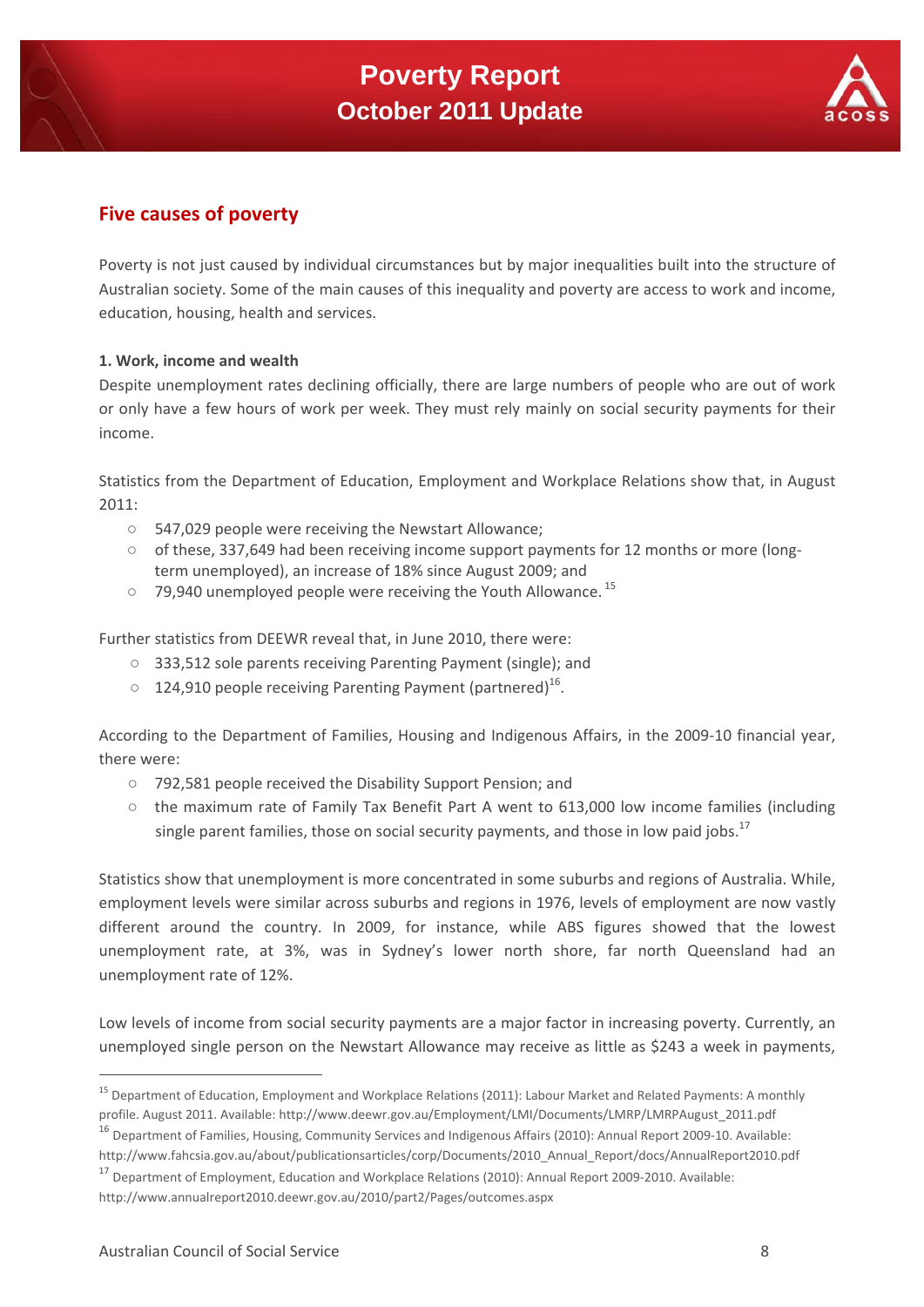## **Poverty Report October 2011 Update**



while young people on the Youth Allowance may receive even less – a minimum of \$194 a week for those living away from home.<sup>18</sup> The Newstart Allowance is the lowest unemployment payment in the OECD for a single person on an average wage who has just become unemployed. A person living on the Newstart Allowance renting a one‐bedroom home in the cheapest area of Sydney would have only \$16.50 a day left after rent, to pay for groceries, utilities, clothing, transport and other bills.<sup>19</sup>

The table below compares the 50% and 60% of median income poverty lines with the then maximum rates of social security payments in 2006, when the latest poverty data were available.

| Family type, payment type       | Income  | 50% of median |                   | 60% of       |                   |
|---------------------------------|---------|---------------|-------------------|--------------|-------------------|
|                                 | support | poverty line  | <b>Difference</b> | median       | <b>Difference</b> |
|                                 | payment |               |                   | poverty line |                   |
| Single, Newstart allowance      | \$202   | \$281         | $-579$            | \$337        | $-5135$           |
| Single, pension                 | \$244   | \$281         | $-537$            | \$337        | $-593$            |
| Couple, Newstart allowance      | \$365   | \$421         | $-556$            | \$506        | $-5141$           |
| Couple, pension                 | \$408   | \$421         | $-513$            | \$506        | $-598$            |
| Sole parent with 2 children (on | \$423   | \$449         | $-526$            | \$539        | $-5116$           |
| Parenting Payment)              |         |               |                   |              |                   |
| Couple, 2 children (job seeker, | \$528   | \$590         | $-562$            | \$708        | $-5180$           |
| on Allowances)                  |         |               |                   |              |                   |

#### **Table 3: Income support payments compared with poverty lines, 2006 (\$ per week)**

SOURCE: Saunders, Peter; Hill, Trish; and Bradbury, Bruce (2008): Poverty in Australia, Sensitivity Analysis and Recent Trends. SPRC Report 4/08.

In September 2009, the single age pension was increased to 66% of the couple age pension, a real increase of around \$32 a week. This was the largest increase in the pension since the 1970s, and was welcomed by ACOSS. But there was no corresponding rise in income support payments such as Parenting Payment, Newstart Allowance or Youth Allowance – the groups with the highest rates of deprivation. In 2008, NATSEM released a paper modelling the effects of an increase in the single age pension along these lines on the rates of income poverty of single people over the age of 64. Based on the 50% median income poverty line, an increase in the single age pension to 66% of the couple age pension would reduce the percentage of this group living in income poverty by 10%. NATSEM estimates that 39% of single age pensioners would still be in income poverty. Nonetheless, this would see a substantial reduction in poverty, demonstrating the impact that social security policies can have.<sup>20</sup>

<sup>&</sup>lt;sup>18</sup> Centrelink 2011: A guide to Australian Government payments, 20 September - 31 December 2011. Available: http://www.centrelink.gov.au/internet/internet.nsf/filestores/co029\_1109/\$file/co029\_1109en.pdf

<sup>19</sup> Whiteford, Peter 2011: Tax Forum: Make the social security system fair. Available: http://theconversation.edu.au

<sup>&</sup>lt;sup>20</sup> Tanton, Robert; Vidyattama, Yogi; McNamara, Justine, Ngu Vu, Quoc and Harding, Anne (2008): Old, Single and Poor: Using Microsimulation and Microdata to Analyse Poverty and the Impact of Policy Change Among Older Australians. NATSEM, National Centre for Social and Economic Modelling, University of Canberra. NOTE: This poverty estimate does not take account of housing costs, so may be on the high side.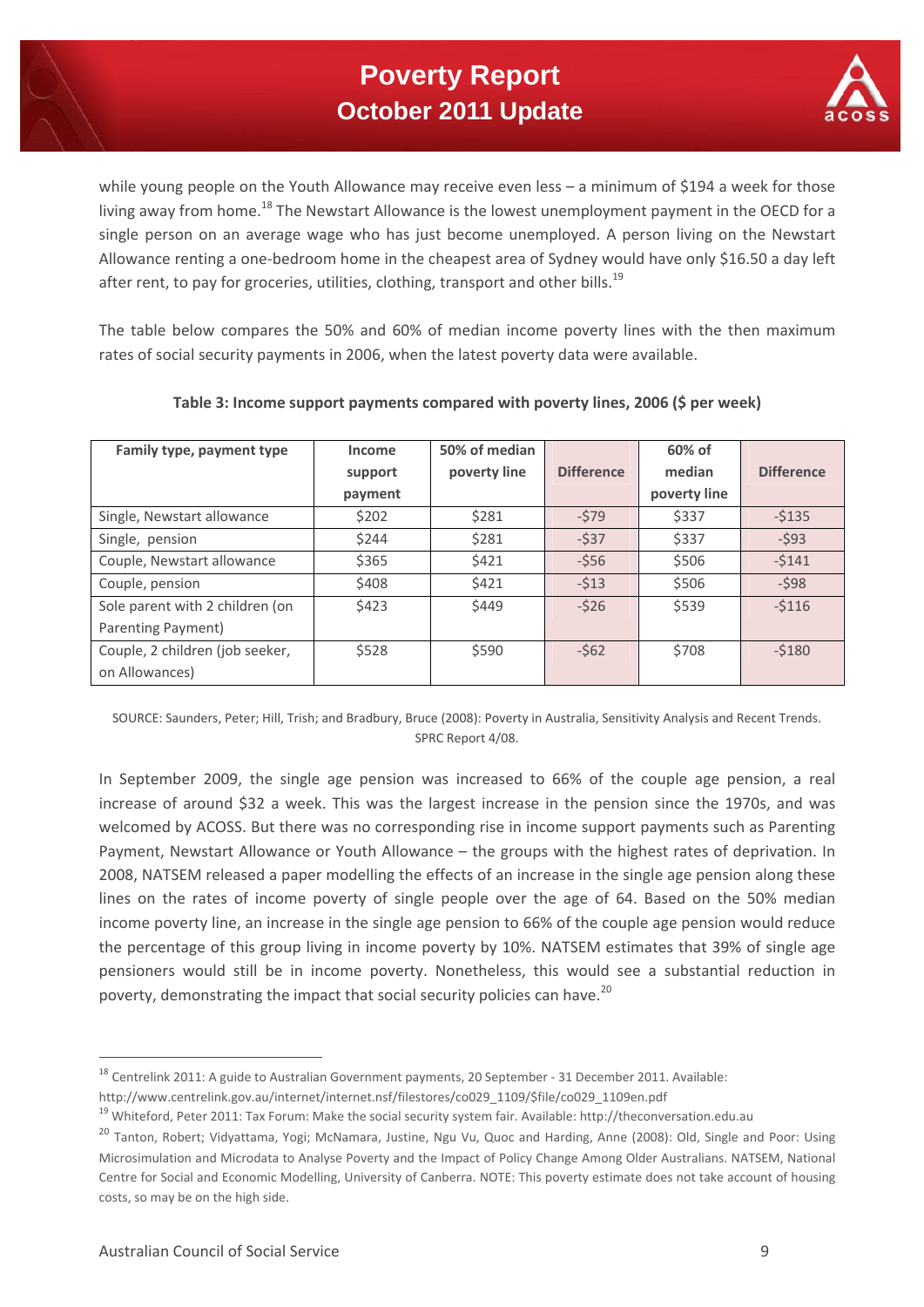

The gap between single adult rates of Newstart and pension payments is currently \$131 a week. This gross every year because while pensions are indexed to average wages, Newstart Allowance is only indexed to the Consumer Price Index (CPI). There has not been a 'real' increase (apart from inflation) in Newstart Allowance since 1995.

The table below shows the differences in payment rates between those on the age pension and those on working age payments, as at September 2011:

| <b>Payments</b>                                 | <b>Target groups</b>                                                                              | <b>Singles</b>                                                        |                                                     | <b>Couples (combined rates)</b>                    |                                                     |
|-------------------------------------------------|---------------------------------------------------------------------------------------------------|-----------------------------------------------------------------------|-----------------------------------------------------|----------------------------------------------------|-----------------------------------------------------|
|                                                 |                                                                                                   | Maximum rates<br>including<br>pension<br>supplement<br>( <i>spw</i> ) | Gap between<br>payment and<br>pension rate<br>(5pw) | Maximum rates<br>including<br>supplements<br>(5pw) | Gap between<br>payment and<br>pension rate<br>(5pw) |
| Pensions<br>(other than<br>for sole<br>parents) | Retirees, people<br>with disabilities,<br>carers, some<br>widows and<br>partners of<br>pensioners | \$374                                                                 | $\mathbf{0}$                                        | \$610                                              | $\mathbf{0}$                                        |
| Parenting<br>Payment<br>Single                  | Sole parents of<br>children under 8<br>years                                                      | \$321                                                                 | \$53                                                | n.a.                                               | n.a.                                                |
| <b>Newstart</b><br>Allowance                    | Unemployed<br>people, including<br>many people with<br>disabilities, carers<br>and sole parents   | \$243<br>(\$263 for sole<br>parents)                                  | \$131<br>(\$111 for sole<br>parents)                | \$439                                              | \$171                                               |
| Austudy<br>Payment/<br>Youth<br>Allowance       | Students 18-65 yrs<br>living<br>independently,<br>unemployed young<br>people                      | \$194                                                                 | \$212                                               | \$389                                              | \$221                                               |

#### **Table 4: Anomalies in levels of income support payments (September 2011)**

SOURCE: Davidson, Peter (2010): Out of the Maze: A better social security system for people of working age. ACOSS Paper 163 Note: Income support payments for adults only, does not include family Tax Benefits or Rent Assistance. Updated September 2011 using figures from Centrelink 2011: A Guide to Australian Government Payments, 20 September – 31 December 2011.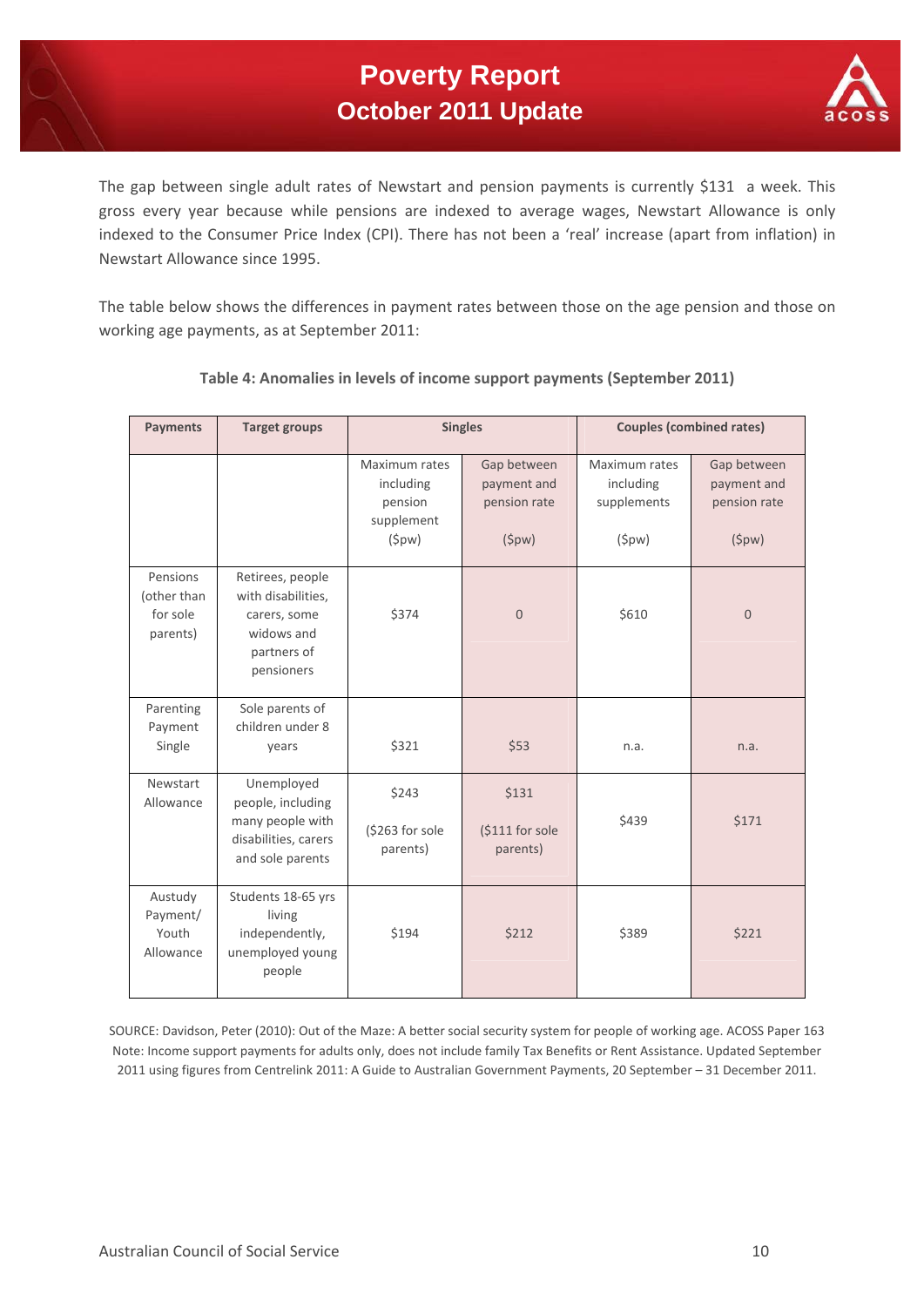## **Poverty Report October 2011 Update**



Inequality in the distribution of wealth also contributes to poverty in Australia. Recent data from the ABS shows that the wealthiest 20%, or quintile, of households in Australia increased their average net worth by 15% between 2005‐06 and 2009‐10, compared with an increase of only 4% by the poorest 20% or quintile. Those in the lowest quintile had an average net worth of only \$32,000, which equates to only 1% of total household wealth in Australia. This contrasted strongly with the wealthiest quintile, which had an average net worth of \$2.2 million, or 62% of total household wealth in Australia.<sup>21</sup>

#### **2. Education**

Low education levels are linked to unemployment and, subsequently, the risk of living in poverty. Families with low levels of education often cannot afford to better educate their children and so give them increased chances of employment. ABS figures from 2009 show that:

- people who had not completed high school had a workforce participation rate of 66%, compared with the rate of 84% for those who had completed year 12, and 87% of people with a bachelor degree; and
- $\circ$  in 2009, people with a Year 10 qualification received a median weekly wage of \$907. compared with over \$1350 for those with a bachelor degree. $^{22}$

#### **3. Housing**

Only a minority of people on low incomes own their homes outright and rent is increasingly unaffordable in Australia's major cities. Housing impacts on a person's ability to find work, education and training. Regions and cities with jobs often have high housing prices and rental rates. Poor housing can also negatively affect a person's health and wellbeing.

Over the past two decades, house prices have risen by 40%, while incomes have risen by only 120%. The problem is exacerbated for low income Australians by the undersupply of affordable and appropriate housing, and an increased demand for housing assistance. Between 1996 and 2006, there was a reduction of 8% in the number of public housing dwellings in Australia. In the same period, Australia's population increased by 13%. In 2010, there were 383,316 social housing (public housing, community housing, government‐owned and managed Indigenous housing) dwellings in Australia, and 248,410 applicants on the waitlist for social housing.<sup>23</sup>

Many low income households are experiencing "housing stress", which occurs when over 30% of income is spent on either rent or mortgage payments. In 2007, 1,104,480 households, or 10%, were in housing stress. In 2007‐08, the following households in the bottom 40% of the income distribution experienced housing stress:

<sup>&</sup>lt;sup>21</sup> Australian Bureau of Statistics (2011): Household Wealth and Wealth Distribution, Australia, 2009-10. Cat no: 6554.0. Available: http://www.abs.gov.au/AUSSTATS/abs@.nsf/DetailsPage/6554.02009‐10?OpenDocument

<sup>&</sup>lt;sup>22</sup> Australian Bureau of Statistics (2009): Education and Training Experience. Cat no 6278.0. Available: http://www.ausstats.abs.gov.au/ausstats/subscriber.nsf/0/4EF49EB9552322F4CA2576F500120083/\$File/62780\_2009.pdf <sup>23</sup> Shelter NSW 2011: *Op Cit*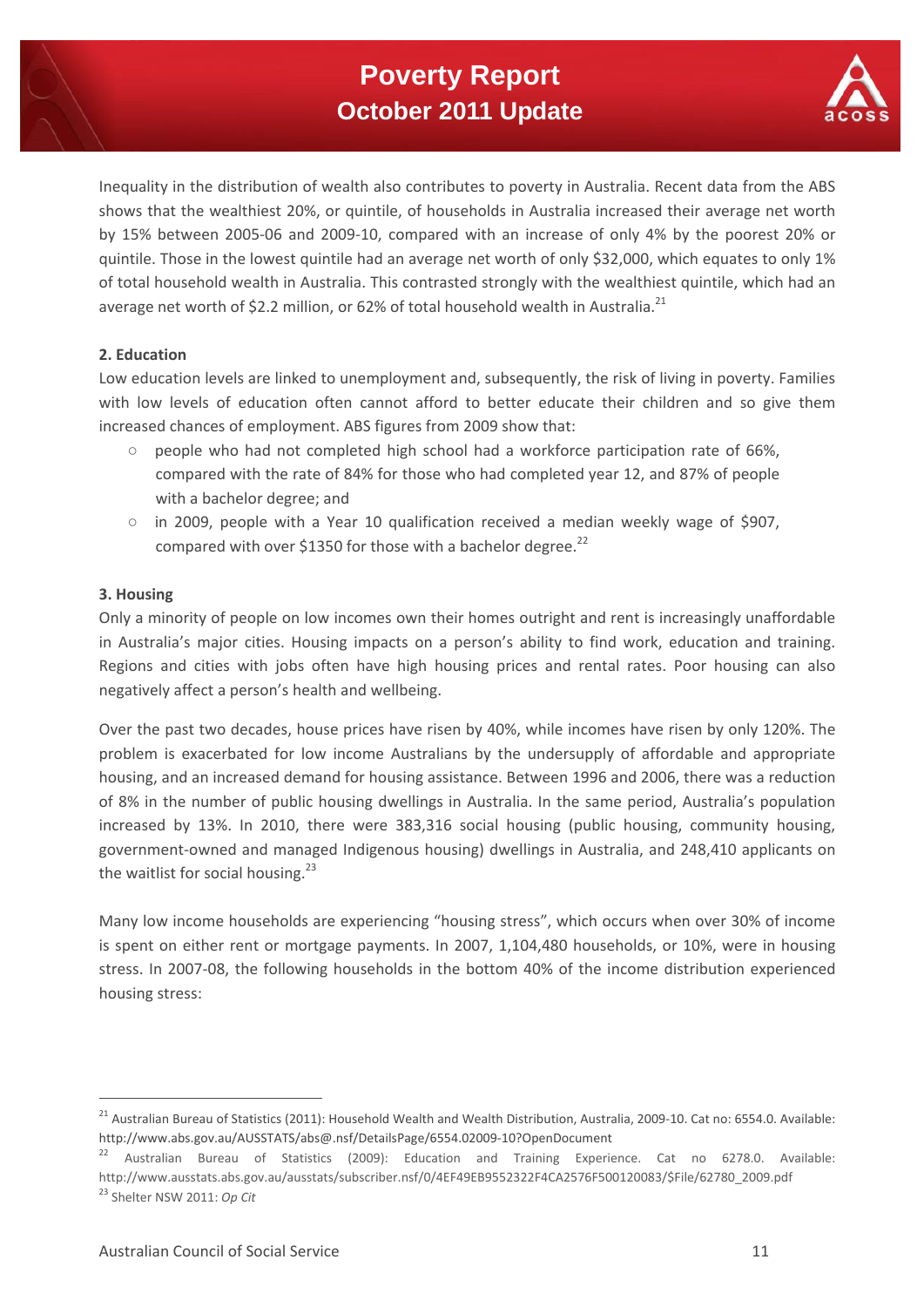

- 445,000 private renters;
- $\circ$  117,000 private renters wholly dependent on government income support payments; and
- $\degree$  27,000 mortgagees wholly dependent on government income support payments.<sup>24</sup>

Almost one third of lone parent families suffered from housing stress<sup>25</sup>.

A lack of affordable housing options has contributed to a rise in homelessness with 105,000 people homeless in 2006, according to the Census. In 2009‐10, one person in every 100 (219,900 people) accessed homelessness services.<sup>26</sup>

#### **4. Health**

People living in poverty commonly suffer greater levels of physical and mental illness. The high stress associated with living in poverty can also contribute to behaviour which leads to health risks such as smoking and poor diet. Increasing costs for patients in the health care system makes it harder for people to afford health care. People with disabilities often have higher costs of medication, equipment or aids, appropriate housing, transport and personal care and other services.

There is evidence that health inequalities have increased in Australia, according to NATSEM figures.

- Australians who are most disadvantaged socio‐economically are twice as likely as those who are least disadvantaged to have a long term health condition.
- Approximately 50% of the people who live in the poorest 20% of households, or who are members of jobless households, or who live in public rental accommodation, report their health as being poor.
- 45% to 67% of persons living in public rental accommodation have long-term health problems, compared with only 15% to 35% of home-owners.<sup>27</sup>

#### **5. Services**

Access to affordable community services is an important poverty prevention strategy by helping disadvantaged people to fully participate in social and economic life. These same services are often under strain, as the ACOSS *Australian Community Sector Survey 2011* found.

- There was a 12% increase in services provided by respondent organisations from 2008‐09 to 2009‐10.
- There was a large increase in instances of service from financial support services (50%), services specifically targeting those from Aboriginal and Torres Strait Islander

<sup>&</sup>lt;sup>24</sup> National Housing Supply Council 2010: 2nd State of Supply Report. Available:

http://www.fahcsia.gov.au/sa/housing/pubs/housing/national\_housing\_supply/Documents/StateofSupplyReport\_2010.pdf.

<sup>&</sup>lt;sup>25</sup> Yates, Judith; Kendig, Hal; Phillips, Ben (2008): Sustaining fair shares: the Australian housing system and intergenerational sustainability. National Research Venture 3: Housing affordability for lower‐income Australians. Research Paper No. 11. Australian Housing and Urban Research Institute

<sup>26</sup> Shelter NSW 2011: *Op Cit*

<sup>&</sup>lt;sup>27</sup> Brown, Laurie; Nepal, Binod (2010): Health lies in wealth: Health inequalities in Australians of Working Age. Report no 1/2010. Natsem and Catholic Health Australia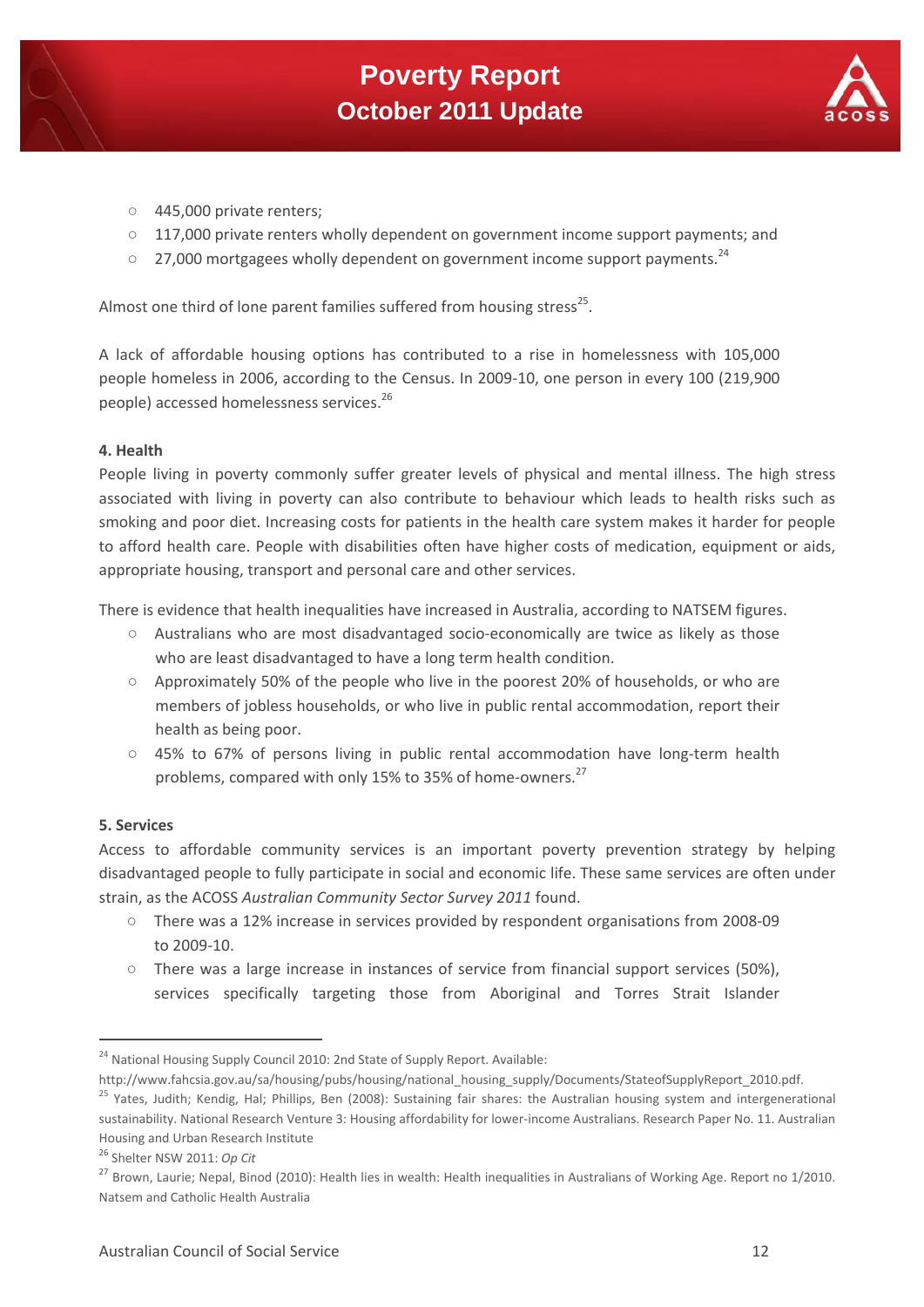

backgrounds (24%), emergency relief (22%), and housing and homelessness services (21%).

- $\circ$  55% of organisations indicated that they were unable to meet demand for their services.
- In 2009‐10, clients were denied services on approximately 345,000 occasions, equating to more than 1 in 20 eligible people seeking social services being turned away. This represents a 19% increase on the 298,000 people turned away in 2008‐09.
- There were nearly 50,000 instances in which people were turned away from homelessness and housing services. This equates to a total of 135 people being turned away from these services on any given day in 2009‐10.
- Other services turning away substantial numbers of people included mental health services (33,444); emergency relief (30,333); youth services (21,862); and Aboriginal and Torres Strait Islander support services (20,516).

## **How can poverty be reduced?**

ACOSS recommends the following strategies to reduce poverty and address its causes:

- A National Anti‐Poverty Plan coordinating action across all levels of government to meet targets which reduce poverty and alleviate the causes of poverty.
- An increase in the rates of the lowest social security payments (mainly those for unemployed people, students and lone parents) with new supplements for costs of disability and caring for children alone, beginning with the implementation of the Henry Report proposal to increase Newstart Allowance and related allowances for single people by \$50 a week, so they receive the same increase pensioners have obtained since 2009.
- Additional employment assistance for long-term unemployed people to help them become ready for work (at present their employment service provider receives only \$1,000 in funding to help them deal with barriers to work such as poor skills).
- An adequate minimum wage to reduce poverty among working households.
- Increased access to affordable housing including by an expansion of investment in social housing, improvements in private Rent Assistance, and expansion of the National Rental Affordability Scheme (NRAS).
- Improved affordability of essential health and community services such as dental care, child care, and respite care.